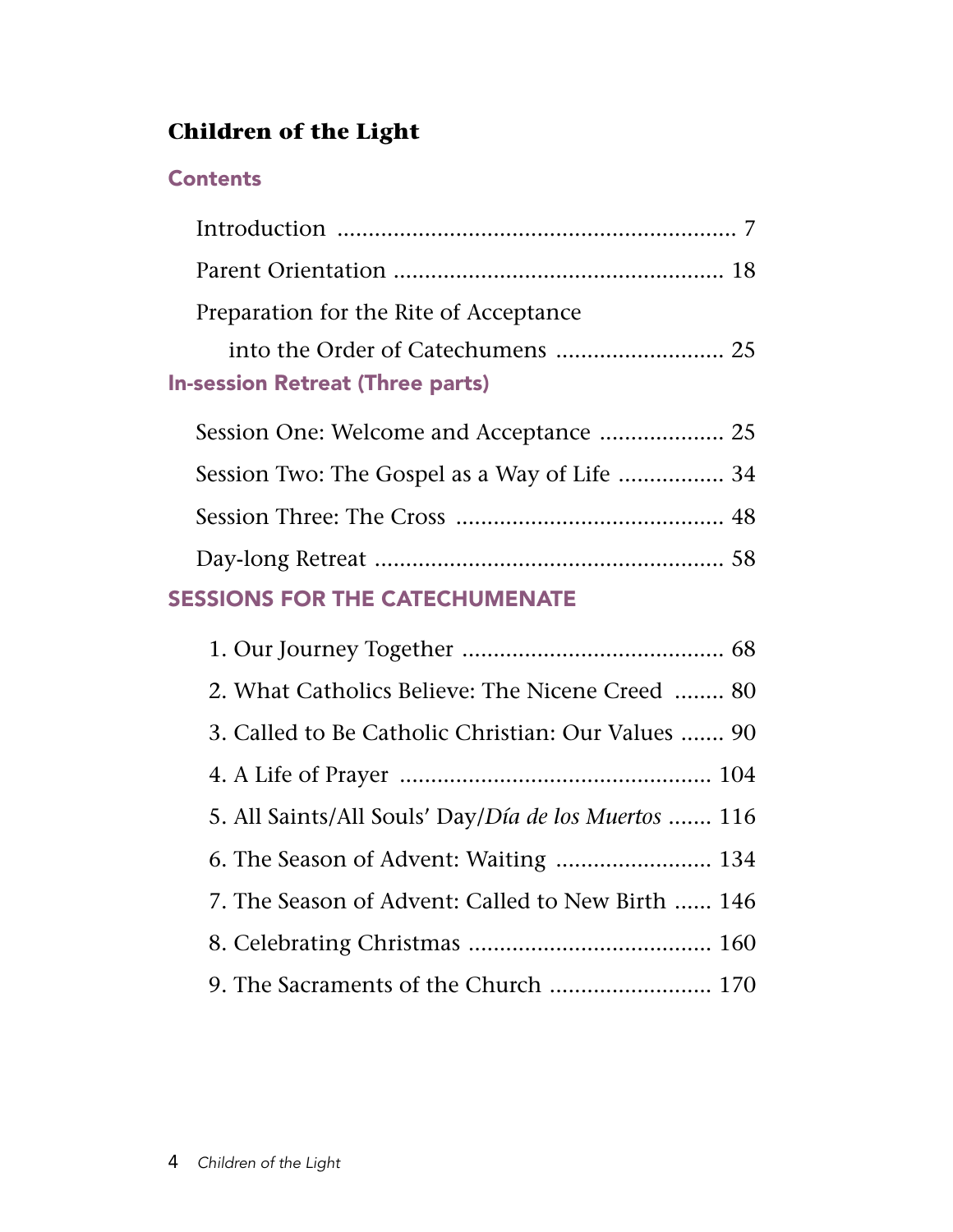| 11. The Sacrament of Confirmation  192  |  |
|-----------------------------------------|--|
| 12. The Sacrament of the Eucharist  202 |  |
|                                         |  |
|                                         |  |
|                                         |  |
| 16. The Transfiguration of Jesus  254   |  |
|                                         |  |
|                                         |  |
| 19. Palm Sunday and Holy Week  278      |  |
|                                         |  |
|                                         |  |
|                                         |  |
|                                         |  |
|                                         |  |
|                                         |  |
|                                         |  |
|                                         |  |
| 28. The Celebration of Pentecost  350   |  |
| <b>APPENDIX</b>                         |  |
|                                         |  |

|--|--|--|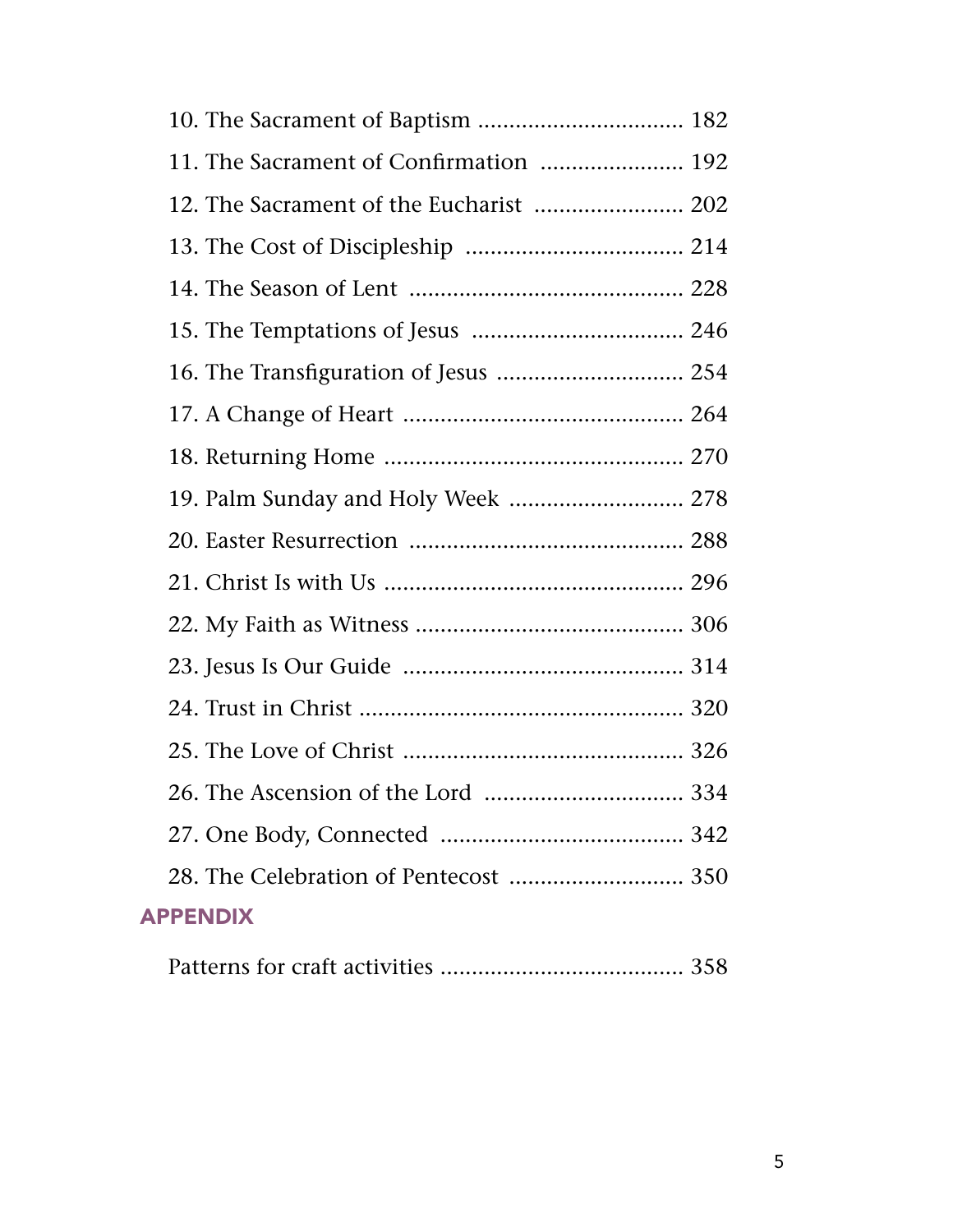### To Directors of Faith Formation and Catechists

This manual is written for you—directors of faith formation and catechists—as you serve those children in the RCIA process who express a desire to enter the catechumenate period. A parent orientation session is included; this session is designed for you to offer your support to the parents and to seek their support as formation partners with you. The orientation helps them understand the catechumenate period and honors the guidance they will give to their children.

Two approaches to preparing the children for the celebration of the Rite of Acceptance into the Order of Catechumens are offered. The first includes three consecutive sessions, each focused on a different aspect of the rite. The second is a day-long retreat. This preparation helps the children assess their readiness to move into the period of the catechumenate. You, as a catechist, need to discern the children's readiness as well. If you determine that some children are not yet ready for this next step, welcome them to continue in the precatechumenate period.

Those children who do celebrate the Rite of Acceptance continue along their journey of faith and conversion as you offer the sessions in this manual. The Church observes three liturgical years—Years A, B, and C over a three-year cycle of scripture readings. During the catechumenate period, the Rite of Christian Initiation of Adults (as adapted for children of catechetical age) summons us to accommodate our formation and catechesis to the unfolding of the liturgical year.

This period gives each child time to come to know more deeply who they are in Christ's image. This is accomplished slowly as they pay attention to their own life experiences, as they share God's word at the liturgy, as they participate in prayer, and as they become ever more faithful and committed members of the community. During the Liturgy of the Word, the catechumens hear the word proclaimed and preached and are then dismissed before the Profession of Faith. They go forth, supported by the prayers of the community, to more deeply understand and live out the word of God in their lives. As the catechumens grow in their faith they become more interested in being part of the community and in serving others. When the initiation process is concluded, they will become part of the people of God on a mission to help build God's reign.

You are invited to use what best fits the needs of the children with whom you are ministering. You may think of something that will work better than the ideas that are offered here. You may also find something in one session that will work several times with the children. Be creative and draw upon your own faith experiences as well.

As you read through the following questions and answers, we hope you find the help and encouragement you need to serve the children in this process.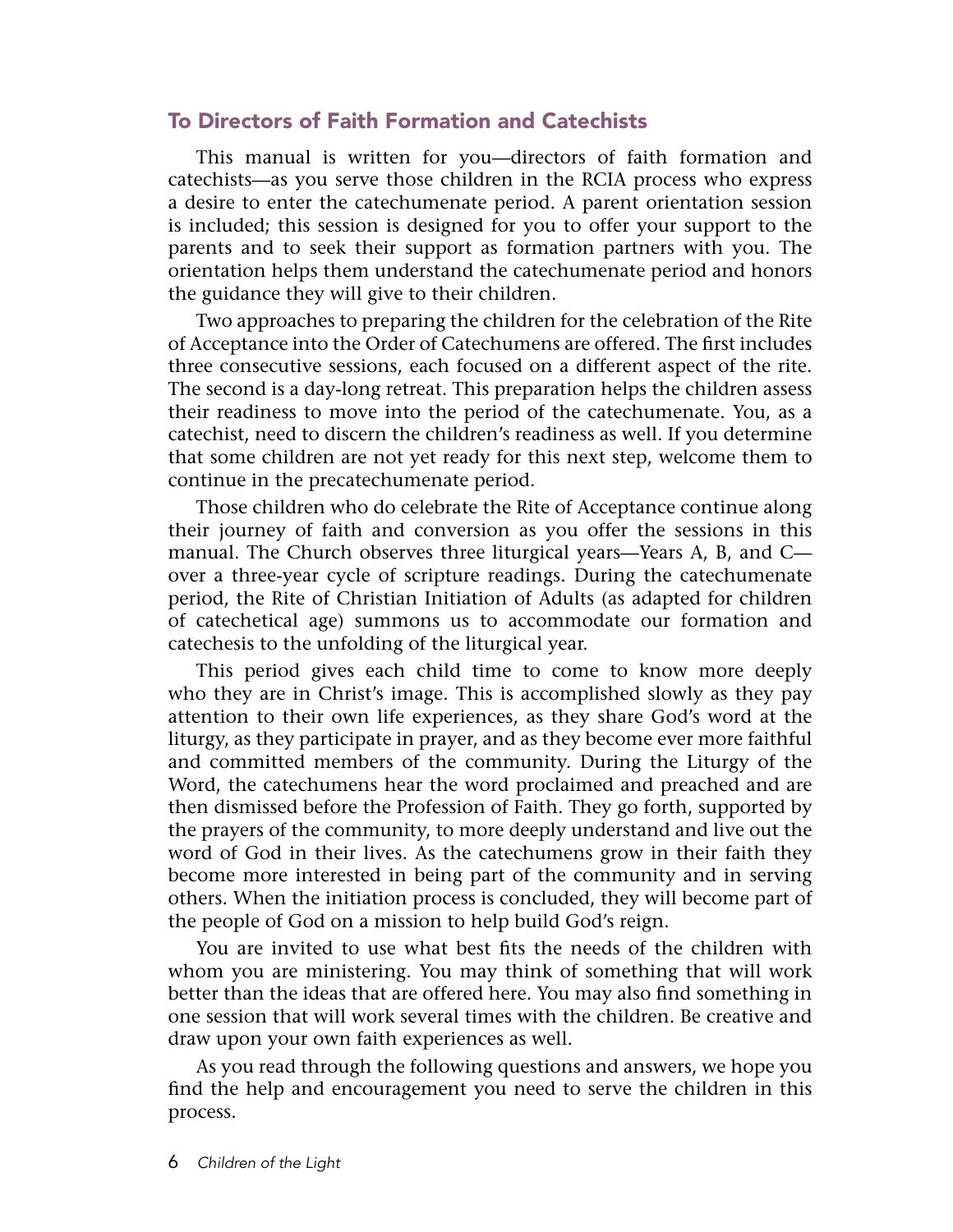### Introduction

### As a catechist for this process, what do I need to know first?

The *Rite of Christian Initiation of Adults* (Part II, Section 1, "Christian Initiation of Children Who Have Reached Catechetical Age") gives us the vision for our ministry as catechists in the RCIA. It is important to read that section of the rite, as well as Part I. We, the Church, are to welcome and invite those children who have not yet been baptized, have come to an age of understanding, and are of catechetical age to be a part of the process of faith formation. The Rite reminds us that children can and do search for a sense of belonging to a body, whether at their parents', guardians', or their own initiative.

We can feel confident that children are able to receive and nurture a personal faith and recognize their responsibility to be aware of right and wrong. We know that children still need and are dependent upon adults to give direction and guidance in their lives. We catechists are part of that very action in each child's life. Children, parents, catechists, leaders, and the entire community all working together will lead these children to know Christ and one day to celebrate their inclusion as members of Christ's Body.

### What should be the attitude or perspective of a catechist?

A catechist serving in faith formation must see each child as a full and unique person. Within their short lifetime, children already have many experiences of Christ being active in their lives in some way. If we do not recognize all that they are and bring with them, we fail to serve them in the best way possible.

In the RCIA, the Church asks for a personal and developed conversion according to the level of maturity of the child. When we recognize each child as a full person, we and they are opened to their potential to develop a relationship with Christ and to express their need for others. We recognize that they want to be accepted and welcomed, that they want to belong to something greater than themselves and feel valued as they participate in the life of the community.

The Church summons us to form children in the fullness of the faith to the best of our abilities. In the RCIA process, this means that we guide them along the journey of conversion. We do not lock them into a program, entering in September and ending in May or at the Easter Vigil. We give them the time they need for the journey they must walk. This differs from a school model; it is a conversion model, a journey of the heart.

### Why a process rather than a program?

This form of catechesis invites us to receive children into the process all year long; this results in an ongoing, year-round formation process. It does become messy and busy. You do need to know your children and their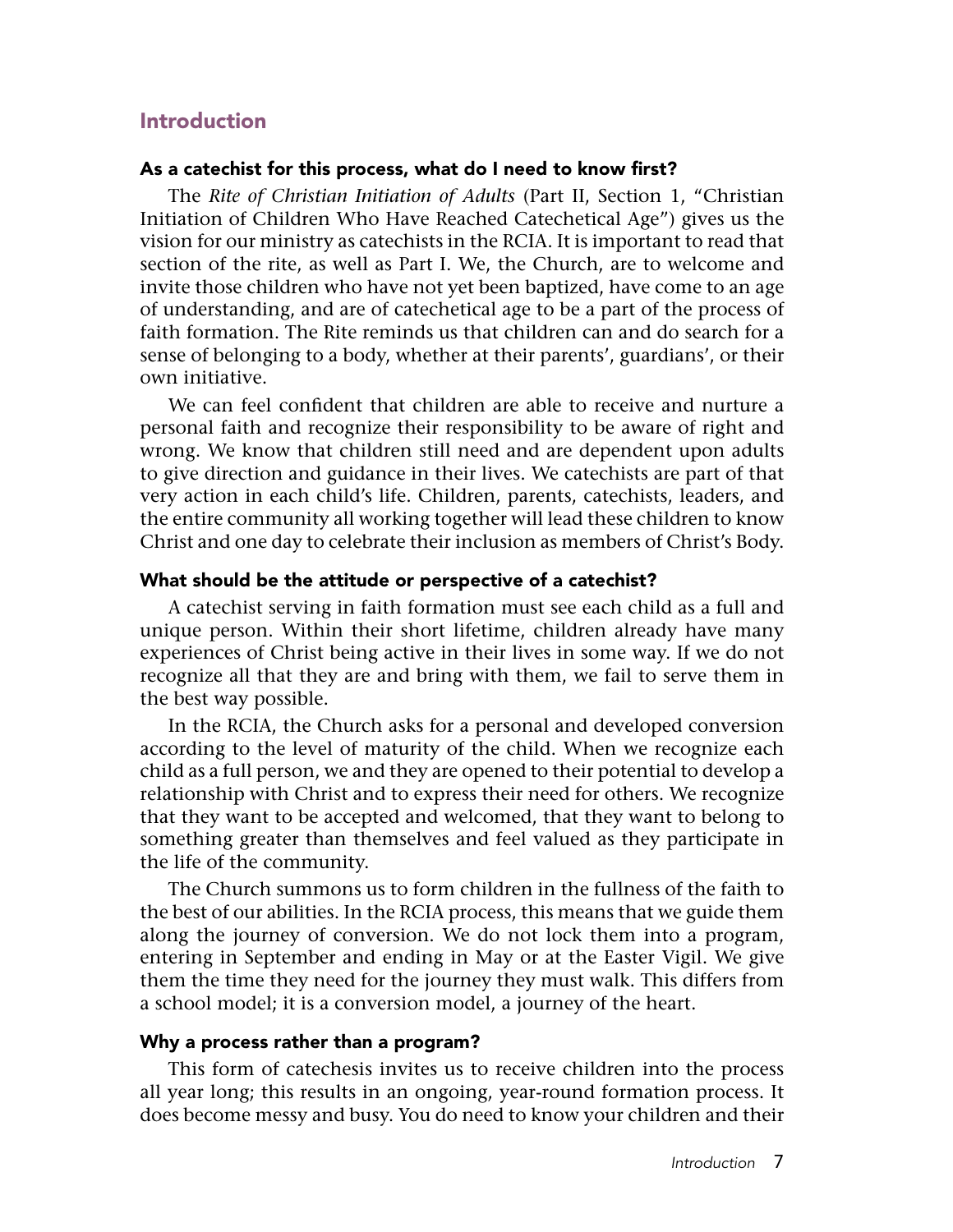families. Your faith formation office must keep up with the paperwork. You as the catechist need to begin with the family. Meet them where they are and invite the children forward slowly as they are ready.

In order to enter the period of the catechumenate the children must exhibit an initial conversion. The children are given the guidance to reflect upon and acknowledge signs of readiness in their faith to move ahead in the process. Readiness can be assessed over time through the Reflective Response section found in each session. This provides opportunities to become aware of certain changes that may be taking place in the children's lives. Other changes might also be seen in their efforts and attitudes. As the children bond during the sessions they will begin to share as a community. The children's prayer lives will be stronger than when they began, and their interest in participating at Mass will have increased. They may speak of their desire for the sacraments, no longer depending on their parents' desire alone. These are signs of spiritual readiness. A process offers the time needed by each child.

### What happens during summer months?

A process implies that something continues and does not stop. During the summer months, offer an invitation to continue meeting. You may choose to meet less often, but the children should still gather for catechesis. Families and catechists all deserve time away. This means that the catechists share the responsibility to lead a session or field trip. It can be challenging, since not everyone may be present. In this situation you might consider the following experiences:

- Field trips to religious sites near you
- Caring for your parish grounds (with a pizza lunch!)
- Arranging for a family picnic with scripture and games
- Meeting with families for some swim time and scripture sharing
- Collecting basic material needs for needy children and families in your area
- Donating time to help at a community center for families
- Taking a tour of your diocesan cathedral

### How much parent or guardian involvement is necessary?

Involvement of parents and guardians is crucial to the journey of the children as they move toward reception of the sacraments of the Church. This involvement will help in the children's awareness and understanding of the faith. Attending Mass, taking part in parish events, celebrating the holy days, and participating in these sessions will strengthen both the relationship between the children and Christ and the children's desire for the sacraments of the Church.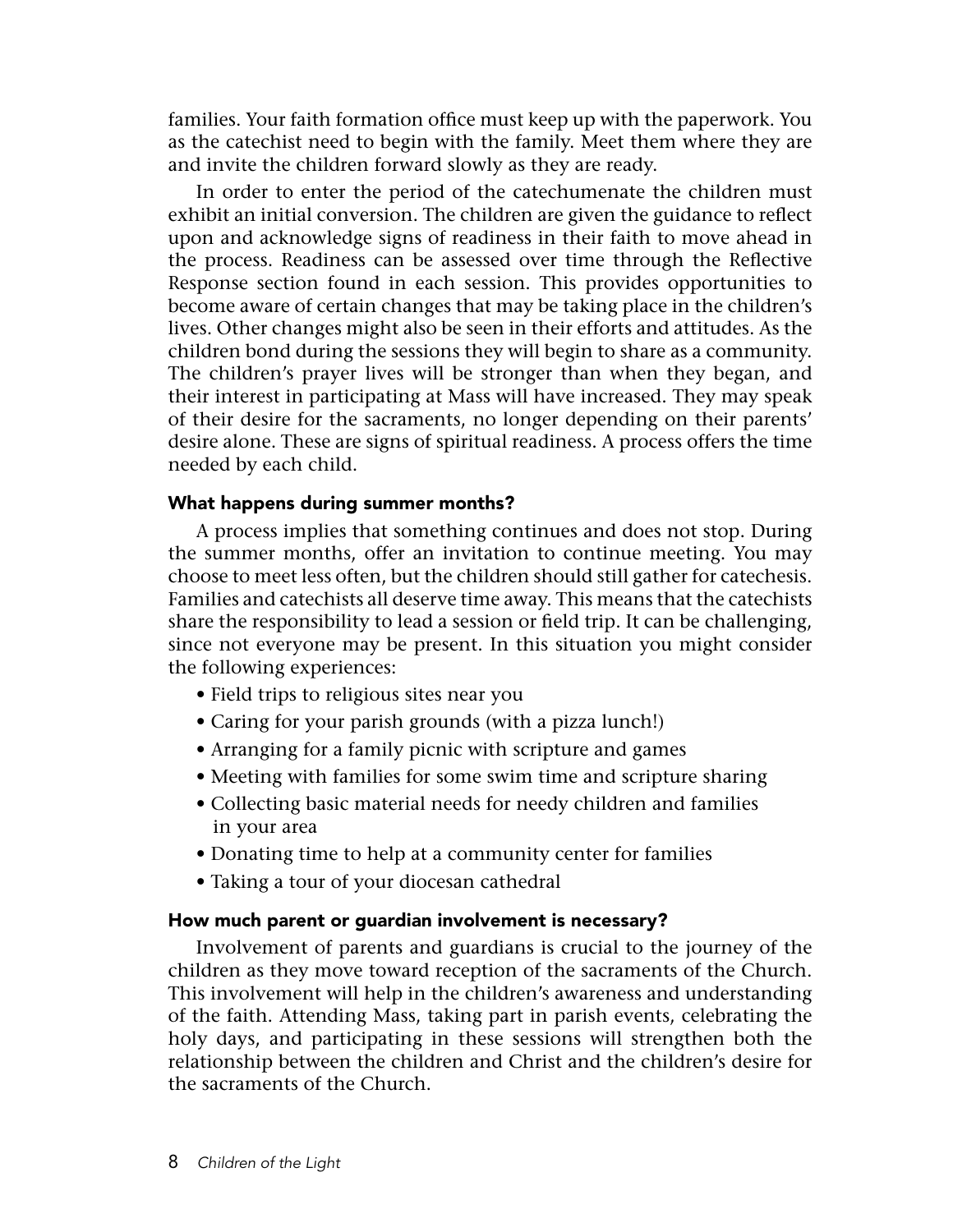Parents and guardians often have the expectation that the catechumenate period is the final class for their children, culminating in reception of the sacraments. Catechists need to be aware of this expectation and acknowledge it by establishing that, although they are guided by their parents and catechists, the children will make their own decisions about readiness to celebrate the sacraments.

Each session includes a letter to the parents, which can be e-mailed to them before the session or given to them at the end of the session. The letters are designed to give information about what their children have discussed during a session, and contains faith formation for the parents as well. Interaction between parents and children is of great value and we need to encourage it. These letters can help parents to share their faith with their children.

Included in this manual is the parent orientation, which can be held on an afternoon or evening. This meeting is a time for parents to look at what the period of the catechumenate entails. One other person of faith must be included: the child's sponsor or godparent. If the child has someone in mind as a godparent or sponsor, and they fulfill the necessary requirements, they too should attend the sessions as much as possible.

### Do we offer an age-level or multi-age process?

Your parish may already have children seeking the rites of Christian initiation who are part of the precatechumenate period. It is the catechist's duty to know the children who may be expressing their desire to move ahead in the process. When children show signs of readiness to take this next step at the same time, we offer them the proper preparation. The challenge occurs when only a few of the children, of like or varied ages, decide that they are ready. This creates a need for more catechists and another time and space to meet.

When children of different ages are meeting together, catechists must recognize the needs of each child in an age-appropriate way. Although the sessions offer experiences for multi-age use, you will want to provide what is best for the children. For example, sometimes it may be necessary to divide the children into two groups and use two activities at a session.

### How do we prepare the children for the Rite of Acceptance into the Order of Catechumens?

To enter the period of the catechumenate the children celebrate the Rite of Acceptance into the Order of Catechumens. Three sessions prepare the children to enter the catechumenate period. You can use all three sessions, or offer a retreat experience using the content of the three sessions. You should be familiar with the rite and meet with the other catechists, the director of faith formation, and the priest; work together to prepare the children for the rite.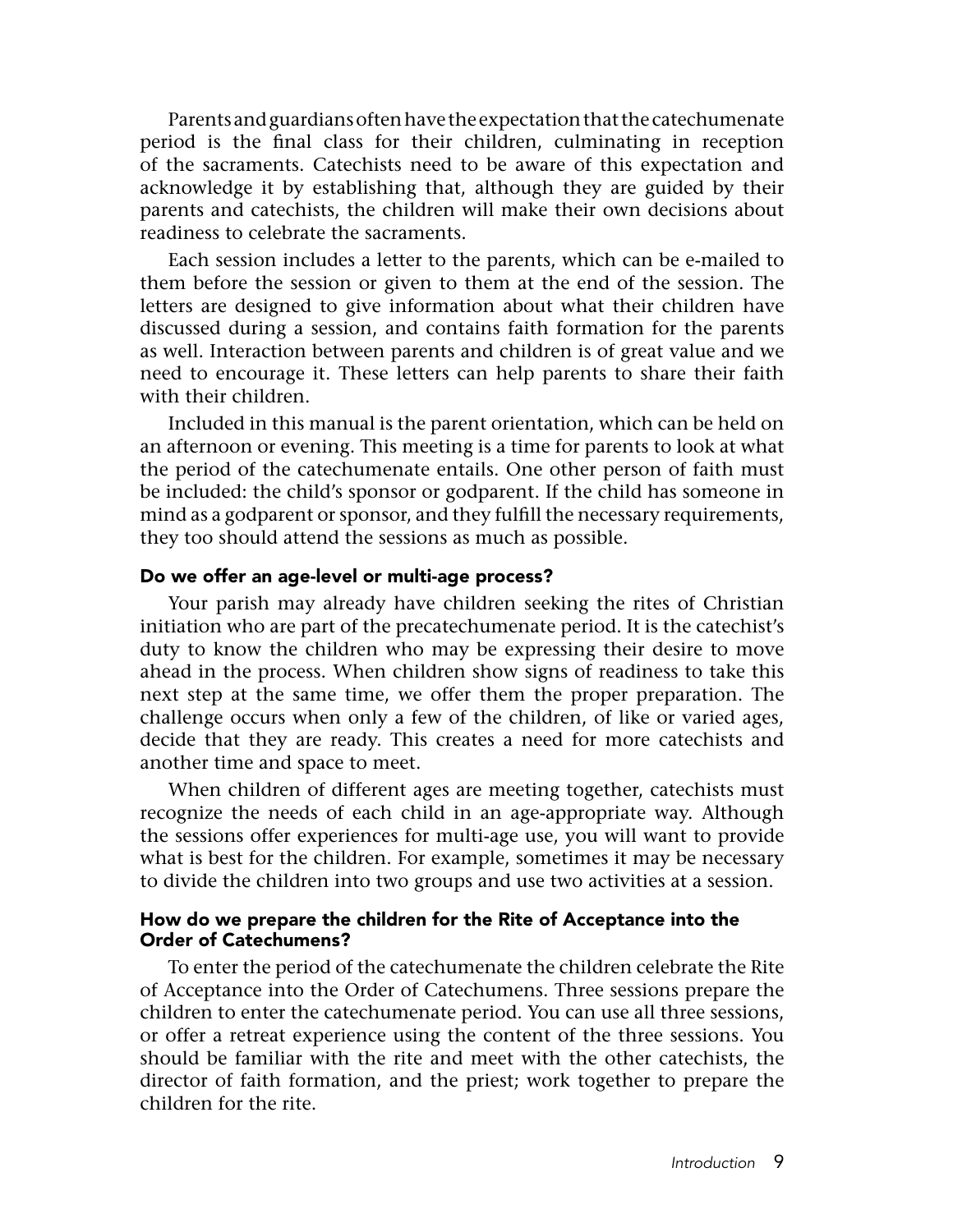Preparation with the children facilitates an encounter with Christ and offers them a way to express their faith. We can do this best through a medium that connects to the children's spiritual needs. The three sessions present ways for the children to recognize their faith and to discern whether or not they are ready to celebrate the rite.

Because this is a conversion journey for the participants, the Rite of Acceptance into the Order of Catechumens can be offered more than once during the year. Making the rite available when the children—as well as any adult catechumens—are ready allows a flexibility of movement within the process.

After the celebration of the rite of acceptance the parish registers the names of all new catechumens, their sponsors, the celebrant, the parish, and the date. The book in which this information is recorded should be kept in a safe place with the parish's baptismal records.

### What if some children decide they are not ready for the rite?

During a session or retreat, some children may indicate that they are not ready to celebrate the rite. If this happens, do not panic. This means that the process is working for the child, who recognizes the need for continued formation. Ask the parents and child to meet with you. Make time to speak with the child to be certain you understand what they meant. Then, if the child is sure of the decision, meet with the parents and child together outside the session time. The parents will want to understand their child's decision and perhaps ask questions.

If the child and parents agree that the child needs to remain in the precatechumenate period, then the child continues in that period. Should the child and parents agree to go ahead, then the child continues toward the rite of acceptance.

When some children are not ready for movement in the process, it becomes necessary to separate the groups for catechesis. Each group needs different catechesis with respect to their journeys in faith and the action of the Holy Spirit working in them.

### How often should a retreat or reflection time be scheduled?

You will find daytime retreats and in-session experiences in this manual. Their purpose is to aid in preparing the children for the specific rite to be celebrated. These experiences help the children articulate their encounter with Christ and support them in their own desire for Christ in their lives. The children grow in faith through prayer, silence, meditation, communal activities, and activities that help bond the children to each other and to the community.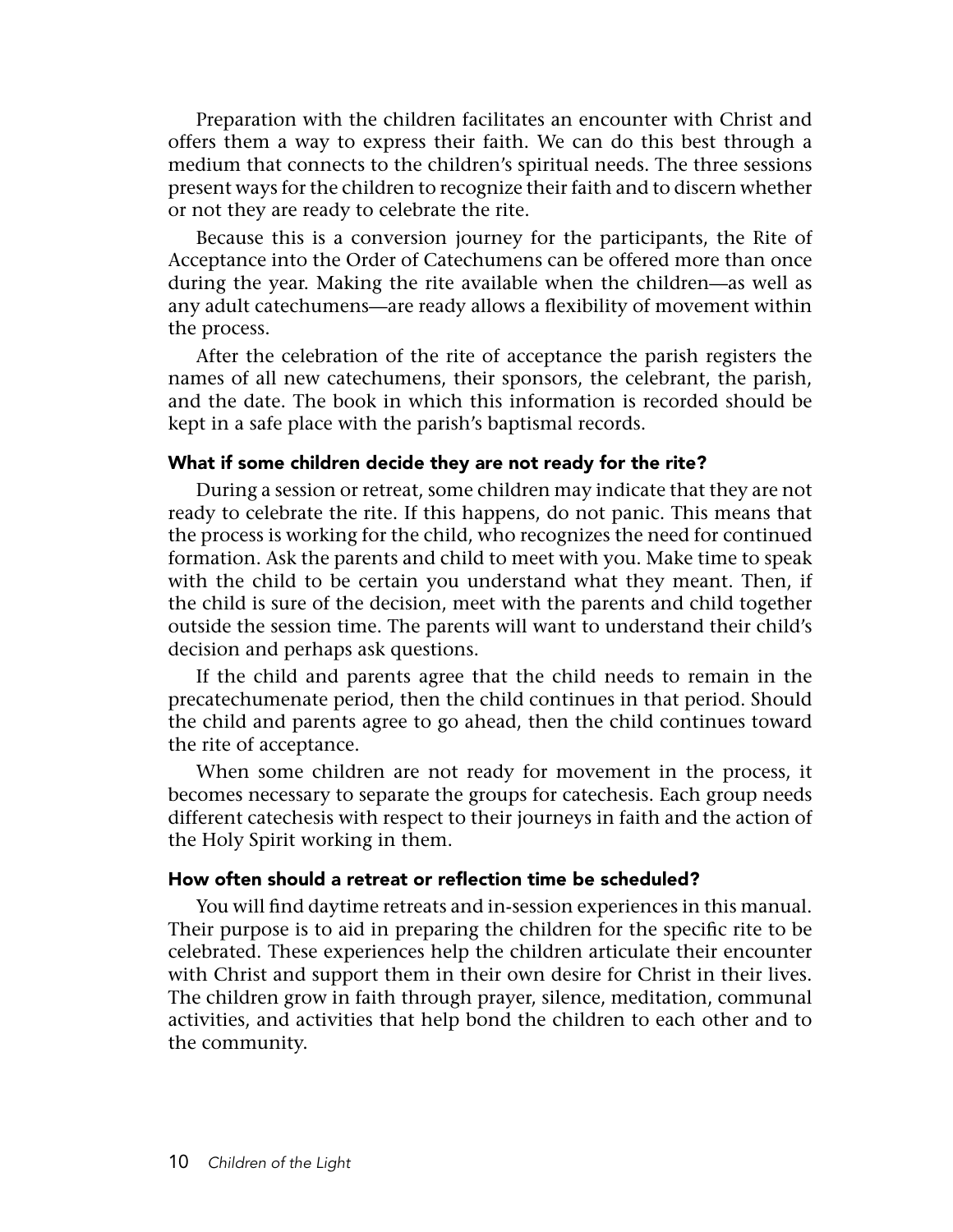Plan carefully for the number of children in your group and involve enough adults and catechists. Retreats can be held in a place away from the parish grounds, or you can hold a day retreat at the parish using different rooms.

There are many opportunities for retreats and times for reflection. Find the time, plan well, and offer the one that best nurtures the spiritual life of the children. You will be surprised at how the children will remember these experiences for many years to come.

### How can the community be involved in the children's process?

Place an invitation in your parish bulletin to those interested in receiving the sacraments of initiation. As members of the community read this, they may pass on the information to someone who may have expressed an interest. The parishioner who offers this information could be a possible sponsor or godparent for a future catechumen.

As parents, godparents, and sponsors become involved, more people will be interested in helping and taking part in the process. Other members of the community can be indirectly involved in the process as well. Included in this manual after the preparation retreat is an invitation to a parish group to take part in writing letters of welcome to the children. These can be given to each catechumen after the Rite of Acceptance into the Order of Catechumens. Children in other faith formation programs of the parish can be invited to write letters or to draw pictures of encouragement and prayer. As the children continue their formation, different individuals and groups can be invited to take part as well. A parish can welcome the families of the catechumens to a Sunday morning coffee-and-doughnut hour.

This process belongs to the entire community, not just a few people. Be creative. Think of ways to spark the interest of those sitting in the pews and already engaged in their faith. Those members who enjoy ministering with children could potentially become part of your team.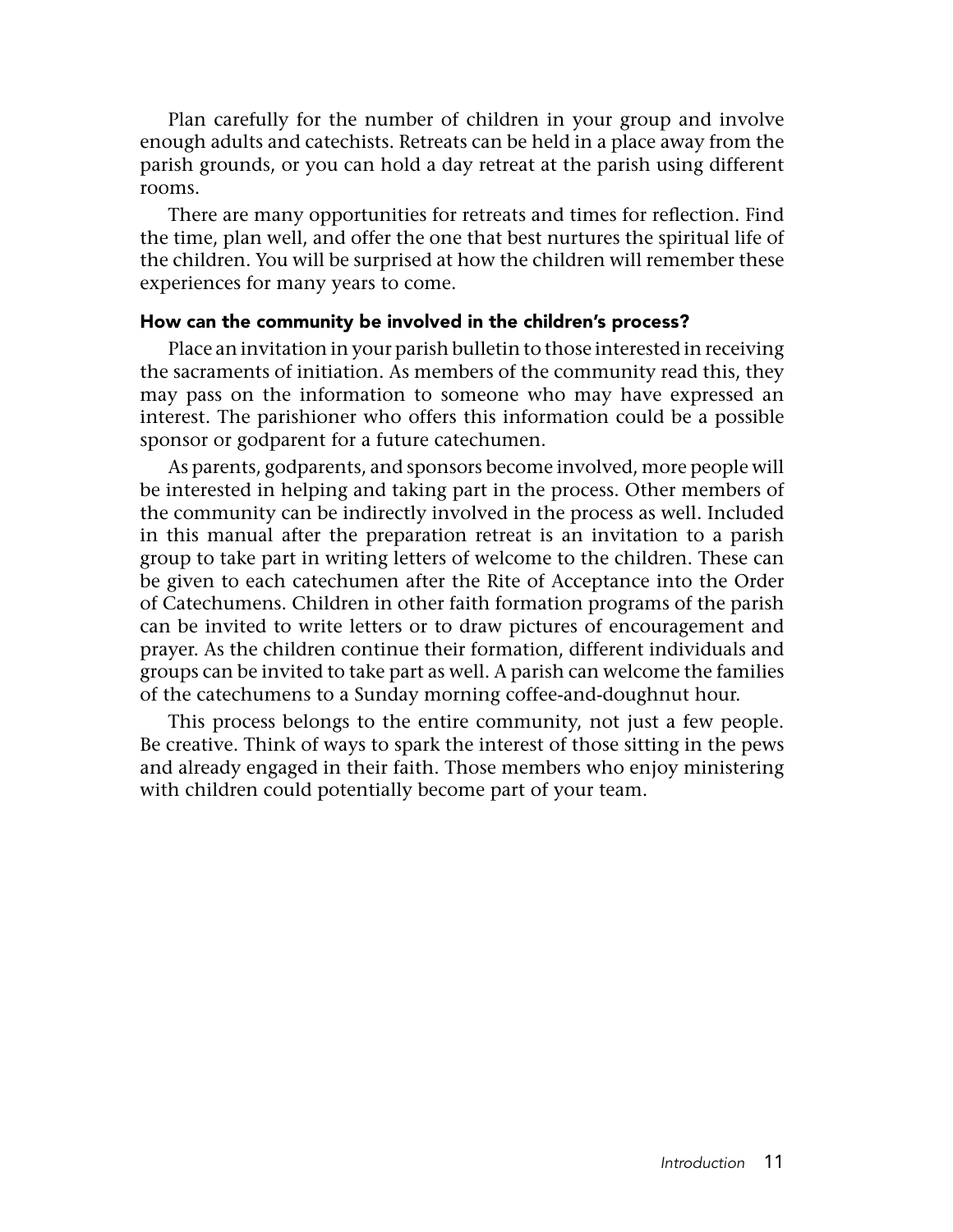# **10 The Sacrament of Baptism**

### For the Catechist

### Purpose of the Session

This session examines the meaning and significance of the sacrament of baptism.

### Catechist Formation

In baptism, we die with Christ and rise with him to newness of life. We are named, we reject sin, profess faith, enter the baptismal waters, are anointed, then given the light of Christ and a white garment.

It is easy to get caught up with the new life the sacrament offers and neglect the dying aspect. However, we know that without the dying there can be no new life. We need to recognize and be willing to remove, renounce, or die to the old and sinful ways of life.

As individuals, or in a group, consider your own baptism. If you have a memory of that day, reflect on that memory. If you were baptized as an infant, you can still consider many of these questions. Write your reflections in your journal.

Where was the ceremony held? Who baptized you? How old were you? Besides your parents, who else was there? What happened before and after the baptism? What words or actions do you recall? How did the water feel? By what name were you called? What special memories still linger? If meeting in a group, share some of the memories.

Once we are baptized, we are given our first "faith jobs." The baptized are a priestly people, a prophetic people, a royal people. It is important to know what this means. If we were baptized as infants, our parents and godparents accepted the commitment to help form us in our love of God. The children in your sessions are old enough to learn about service to God, and to recognize whether they accept Christ's mission in their lives. As you bring this challenge to the children, consider first your acceptance of it in your own life. How have you fulfilled your priestly role of leadership and care? How have you proclaimed and offered hope and justice in your role as prophet? As royalty, have you exercised service rather than power?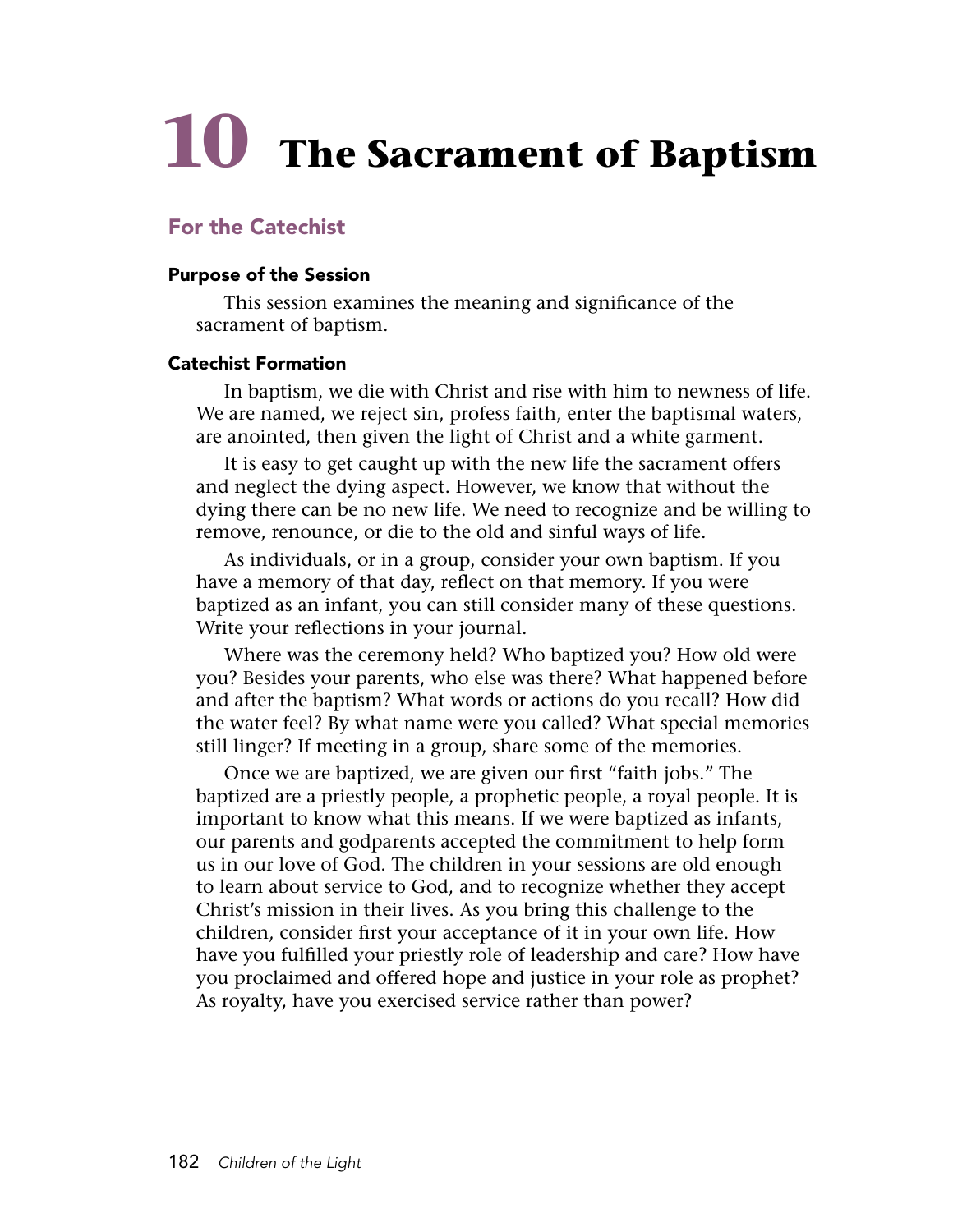### Setting the Environment

See page 13 for suggestions for setting up the prayer center. The Question Box and the Prayer Box are placed in the prayer center, with pencils and small pieces of paper beside each box.

A bowl of water, a baptismal candle, a container of oil, or a white garment could be placed on the prayer center. Be sure to refer to them in some way during the session. If you choose to present the demonstration described on page 184, add the glass of water and spoon to the prayer table.

### For the Session



### Gathering Prayer

1 Dear God:

We thank you for the love you have shown us. You have given us the gifts of the sacraments to help us know your presence with us always. Teach us what it means to be baptized into the community of faith. Amen.

2 Dear Jesus:

We gather to learn about being baptized into new life with you. Give us courage as we look into our hearts to find ways that we can follow you more closely. We want to do our best to show our love for you. Amen.

3 Dear God:

We ask that you guide us as we prepare to reflect on how we live out your love and forgiveness. We want to be truthful to ourselves and to you. Help us to face the things we do wrong and to set them right. Amen.



### Question Box

Check the Question Box for any written questions. Choose an appropriate number to answer. If you are unable to answer a question immediately, let the participants know you will provide the answer at the next session.



Icebreaker

*Family Celebration*

Ask the children to form pairs. Give everyone a sheet with the interview questions. Each person takes a turn interviewing while the other answers the questions.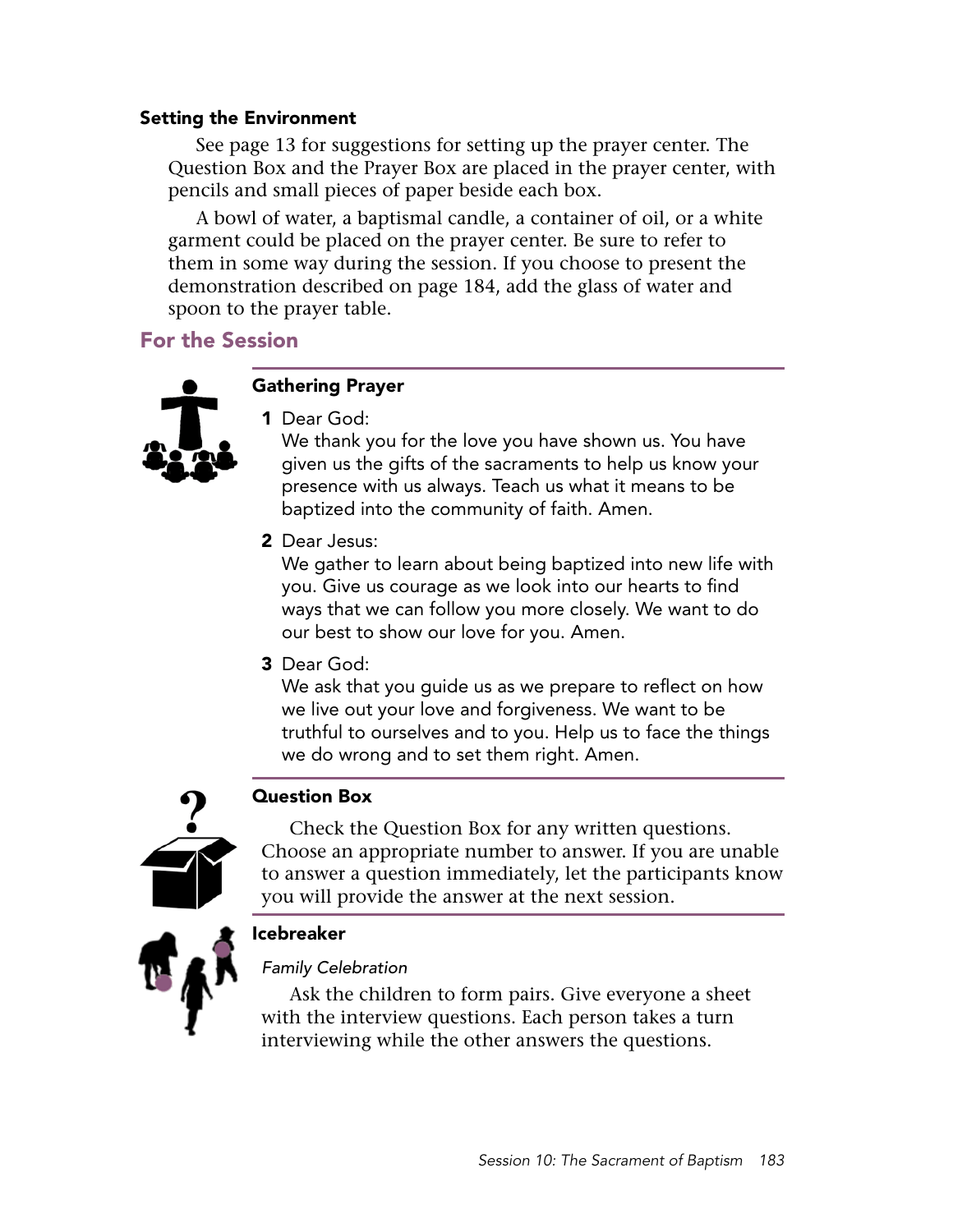### Scripture Reading

If meeting on Sunday, use the Gospel proclaimed at Mass that day. If meeting during the week, use the previous Sunday's Gospel reading.

Many resources are available with good questions for discussions with children, whatever their age. The first one to ask is, "What did you hear?" This can help the children identify some of their own questions following the reading. You also can do some research on the meaning of some of the scripture's less familiar words in case they need definition or clarification.

### Topic

Baptism—the first sacrament the Church celebrates in a person's life and the one that opens the sacramental way of life for us. Baptism involves two key signs: the sign of the Trinity—the Father, the Son, and the Holy Spirit—and water. The person being baptized is immersed in the water of the baptismal font, or water is poured over the person's head.

Ask what the water of baptism symbolizes. *(Water is the symbol of cleansing and of dying with Christ in order to be raised to new life in him.)*

As Catholic Christians, we believe humans are born with original sin. Original sin is what we call our tendency to prefer following our own will to following God's will. God created us perfectly, but if we are honest, we acknowledge that we often want more than what we have. We know the difference between right and wrong, but sometimes we still choose to do the wrong thing. This can be our desire for power, our greed, or our failure to care for one another. We commit a sin when we disobey God's will. In baptism, this sin is washed away.

We are called to be happy as the person God made us to be. Our job is to become the best we can with God's love. Because of our faith, we are made new, born again into a new life.

Ask the children to tell you again the symbols of baptism. *(Name, water, light, oil, white garment, sign of the cross)*

It might be enlightening for the children to see a visual representation of the effect of the sacrament of baptism on a person. This demonstration is an option that can be used during your topic presentation.

You will need a clear drinking glass and a spoon. Place a small spot of food coloring (red is good) on the back of the spoon and let it dry overnight. Fill the glass halfway with water, and place it and the spoon on the prayer table.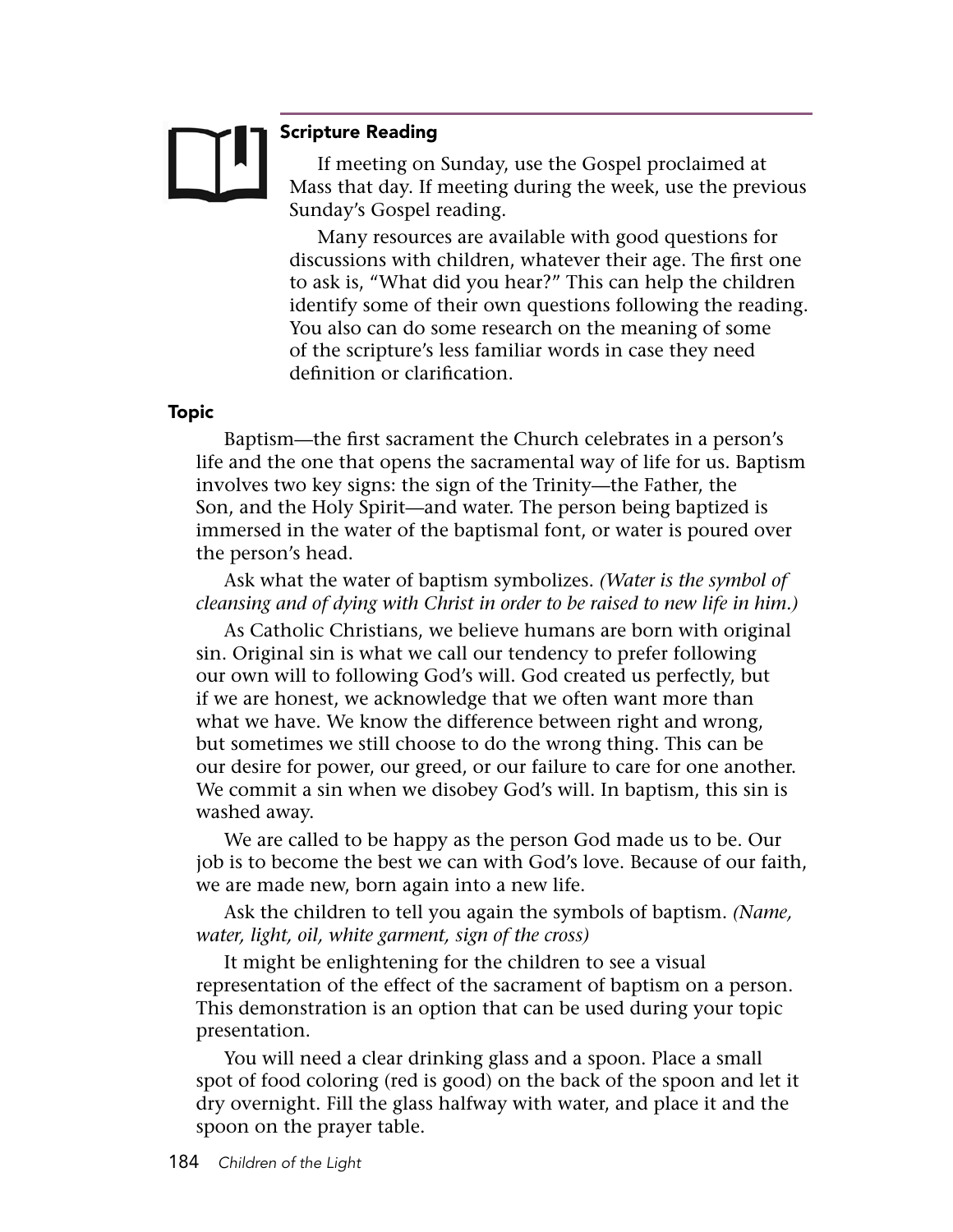Explain that the glass represents a person, someone like you and me, who is full of life (water) and ready to grow. Then begin to stir the water slowly with the spoon.

One day the Holy Spirit begins to stir up the way the person thinks and behaves. Even though nothing can be seen on the outside, the Holy Spirit is moving on the inside, inviting the person to recognize the gifts and talents given by God.

Notice the red spot on the spoon now. It seems to be gone, washed away in the water. But is it really gone? No, it still exists, dissolved and diffused in the water. So it is when the Holy Spirit stirs our hearts, infusing us with grace, revealing and releasing our God-given gifts and talents—gifts and talents perhaps unrealized until now.

The Holy Spirit does this for us now and throughout our lives. We are stirred long before we give our commitment to God. Then one day we give our hearts to God willingly, and we begin our life of service.

Jesus began his life of service after his baptism. We are called to do the same.



# **M** Activities

### *1. The Power of Water*

Ask the children to think about the many ways that water is powerful. In small groups, have them fill in the proper columns in the handout with what they see as the life-giving, cleansing, and destructive forces of water. Set a timer for two to three minutes. When all are done, ask for a leader from each group to share what they have written.

### *2. Am I a Follower?*

Give a sheet to each child. Allow five to eight minutes for them to fill it in. This activity can be done in small groups, then the large group reconvened for discussion.

### *3. Family Circle*

Give each child a sheet with the instructions and pattern, as well as a sheet of construction paper. Following the printed instructions, the children will create and decorate a circle of people holding hands. Each figure in the circle can represent one person in their family. Tape or staple together the people at each end to form the circle. The children can take the circles home and place them on the table where the family gathers. A candle, a small bowl of water, or flowers can be placed in the center for decoration.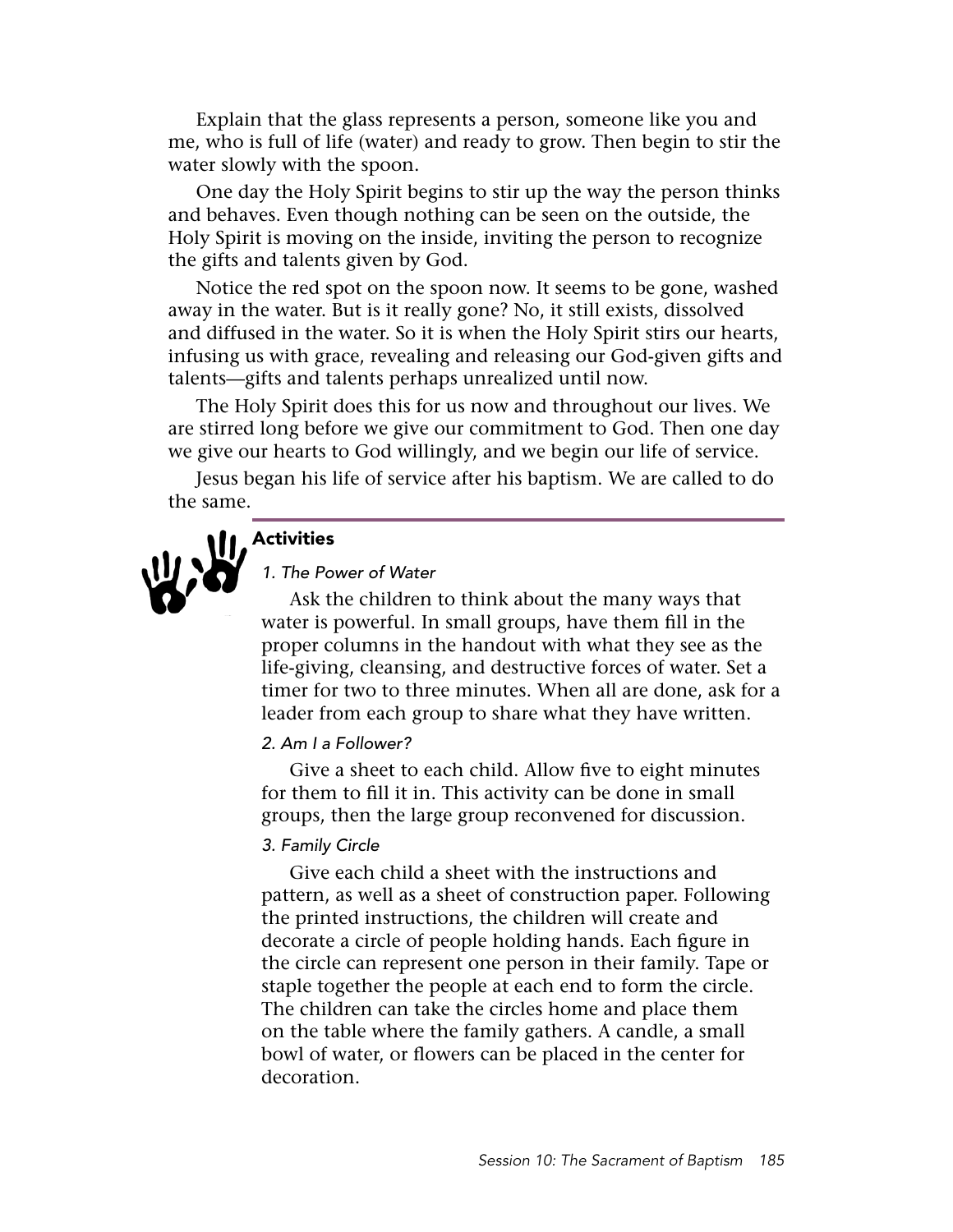

### Reflective Response

### *1. The Power of Water*

When the small groups have completed their work, allow time for large-group discussion. After each group has presented, discuss the meaning of water in the sacrament of baptism. Impress upon the children that God can only work within them if they are willing and open. This means that even after we are baptized we still have the free will to close off our hearts. When something bad or sad happens, our faith and our commitment to God's love need to be strong. This is not easy, but we are never alone.

### *2. Am I a Follower?*

When participants have had enough time to complete the reflection individually or in small groups, gather the large group again. Write their definitions of a follower and a leader on the board. The point you are conveying is that Jesus himself was both a follower and a leader. He followed the will of God in his obedience to his Father, and he leads us along that same way. We in turn follow where Jesus leads. Ask the children if they understand leading others in the faith and following Jesus at the same time. Our priests, for example, lead us in our schools and parishes, and at the same time are obedient to their bishop. We are challenged to recognize whom to follow and whom we can lead.

### *3. Family Circle*

When the children are finished decorating their family circle, ask them to write a prayer to take home with it. They can say this prayer as they gather with their families.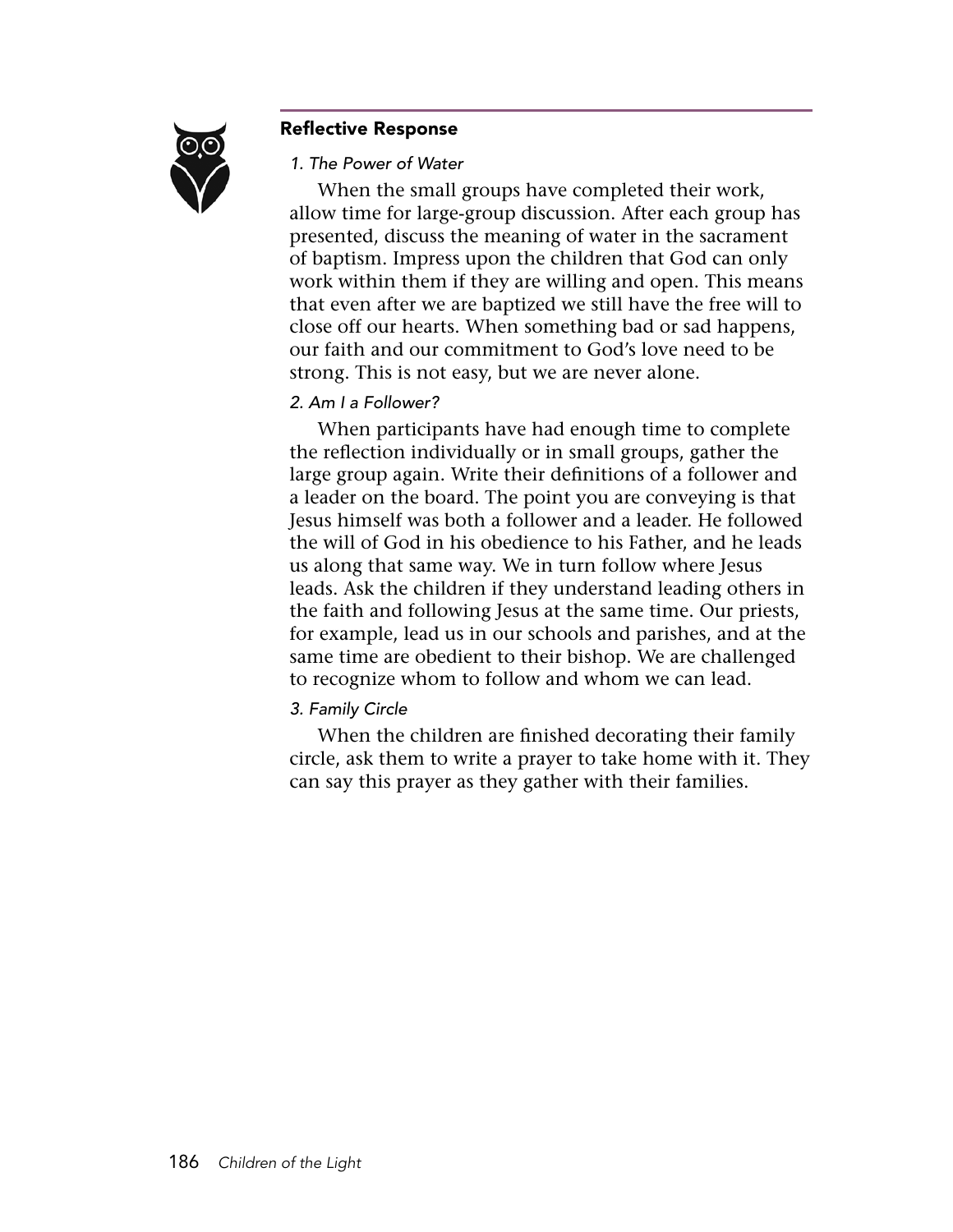### Closing Prayer Ritual

1. Cut out palm-sized paper flowers and give one to each child. Have them write the word *God* in the center of the flower, and on each petal, a prayer for one other person they know. Then fold the petals inward toward God, with the petals resting on top of each other.

Place a large bowl half full of water in the center of the circle. Ask everyone to bring their folded flowers to the prayer circle.

Dear God:

We bring you our prayers.

*(One at a time, children place their flower on the water, petals up.)*

Lord, receive our prayers. We trust in you to hear us, even the

prayers deep within our hearts. We ask you to bless us on our way. Amen. *(During the prayer, the flowers will open up—symbolic of how we are* 

*opened to God in our prayers, and that God has heard them.)* Dear God:



We thank you for water. Water is life itself; we cannot live without it. Help us to remember those who do not have clean water to drink, as we do. Help us to be thankful for clean water to wash and refresh our bodies. Help us to enjoy water as we relax. Help us to respect the power of water. Amen.

### Dear God:

You gave us water as a reminder of your love. In the beginning, you breathed upon the waters, making all water holy. At the beginning of the Exodus, you parted the waters of the sea and saved the Israelites. When Jesus was baptized in the Jordan, you called him your Beloved. Bless us as we go out to share your love with others. Amen.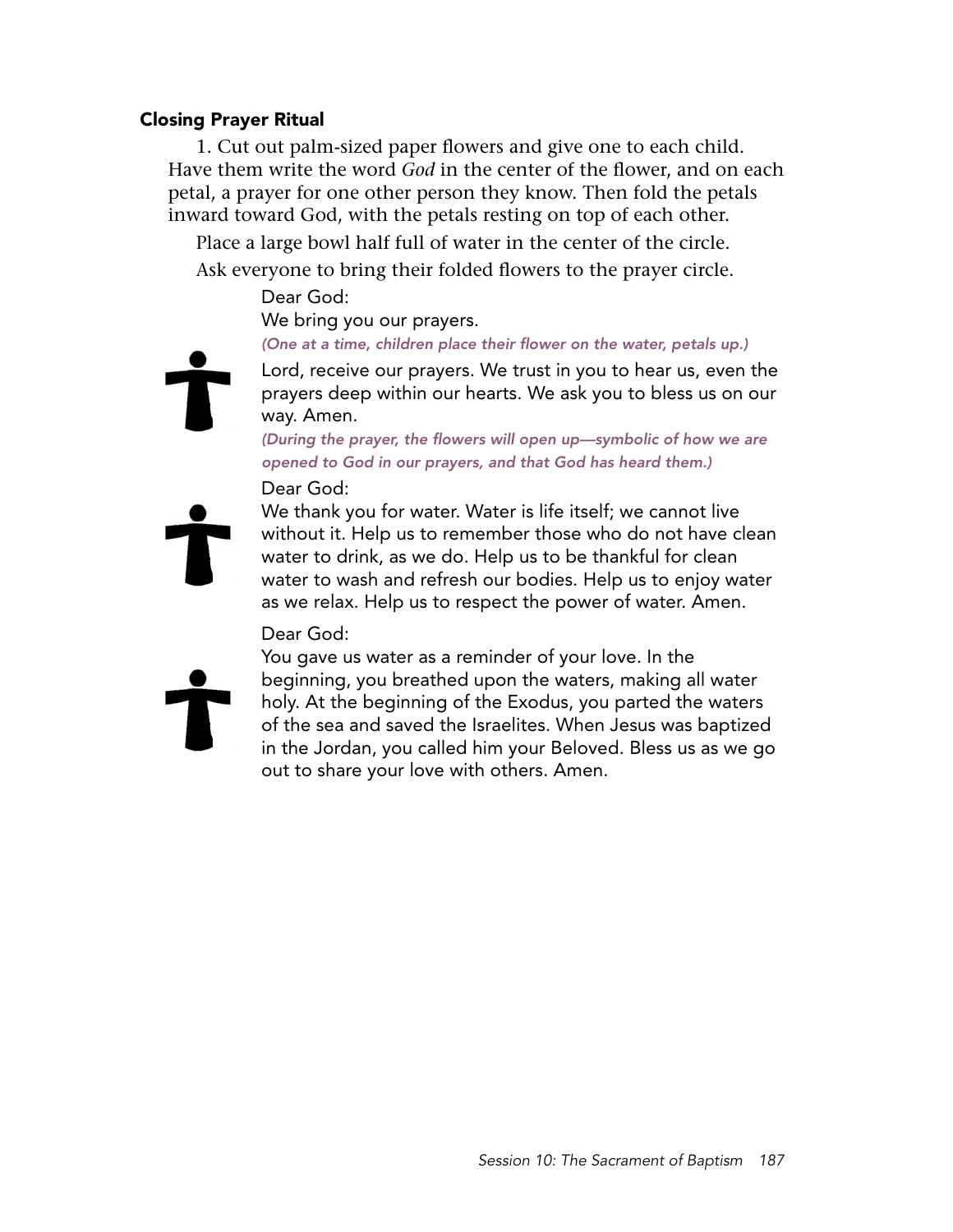### **Activity #1**

### The Power of Water

In these three columns, write down as many ways you can think of that water is powerful or can be used.

| Life-giving | <b>Cleansing</b> | <b>Destructive</b> |
|-------------|------------------|--------------------|
|             |                  |                    |
|             |                  |                    |
|             |                  |                    |
|             |                  |                    |
|             |                  |                    |
|             |                  |                    |
|             |                  |                    |
|             |                  |                    |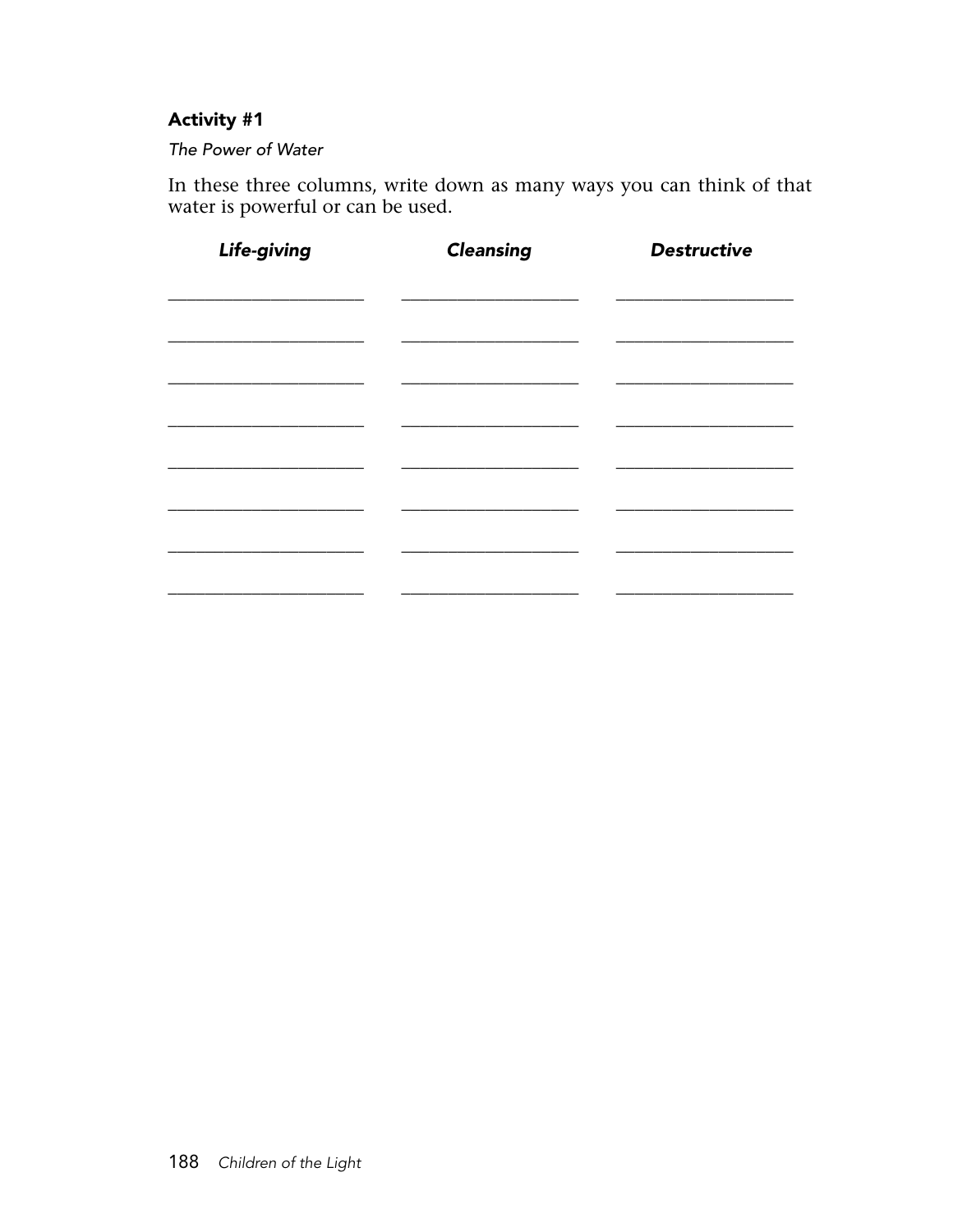**Activity #2** Am I a Follower?

Following means

I have been a follower when

A leader is

Can a person lead and follow at the same time? How?

<u> 1989 - Johann John Stone, Amerikaansk politiker (\* 1908)</u>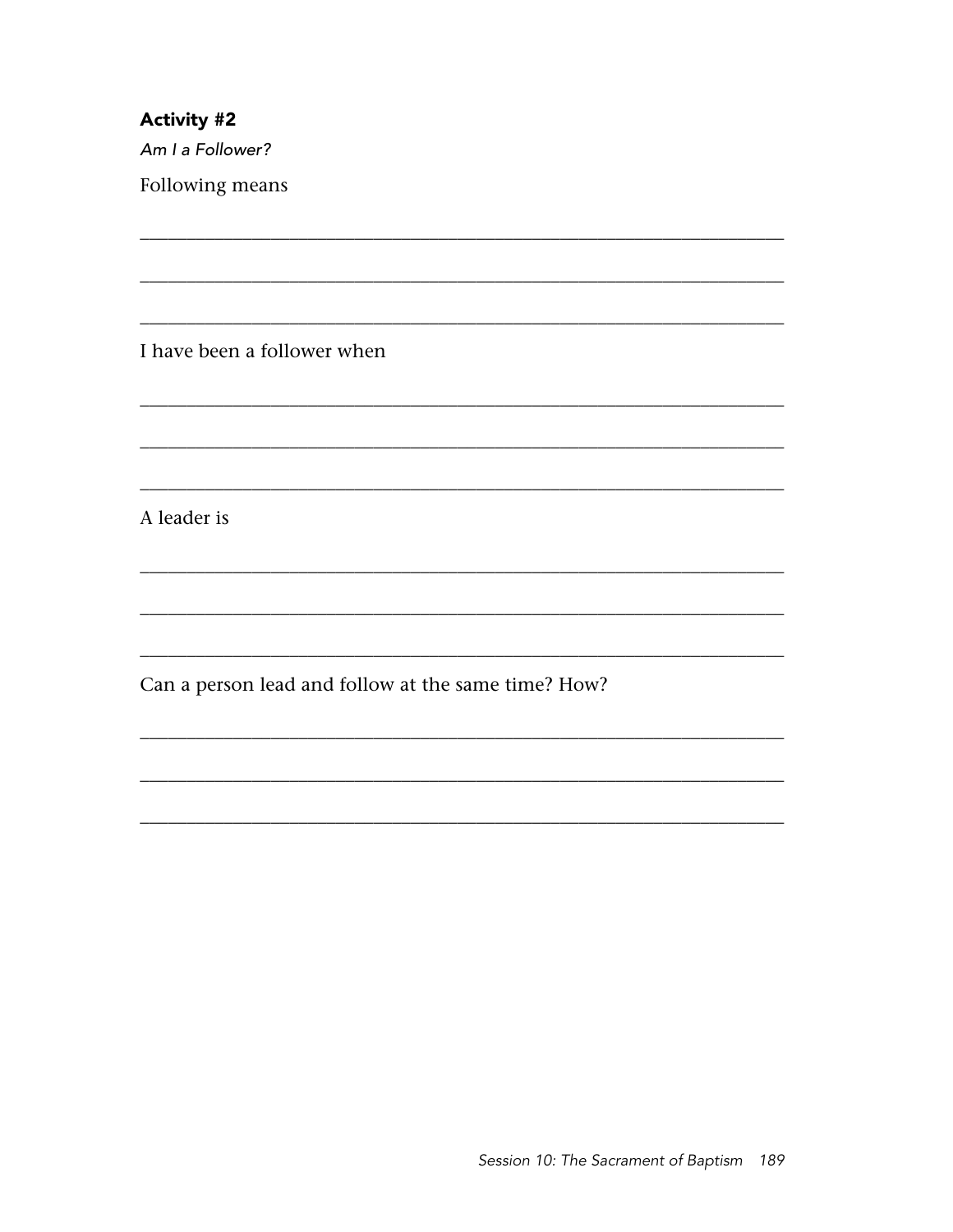### Activity #3

*Family Circle*

Instructions:

- 1. Cut out the pattern from construction paper or other colored paper.
- 2. Fold a separate 8½ x 11–inch piece of paper in half width-wise three times.
- 3. Place the pattern on the outside fold, trace around it, and cut out the outline.
- 4. Unfold the paper and discover that you have created four outlines of people.
- 5. If more people are needed to represent members of your family, use another sheet of paper, and fold and cut as before.
- 6. Decorate the people to represent members of your family.
- 7. Fasten the hands together with tape or staples to form a circle.
- 8. Place the family circle on your table at home.